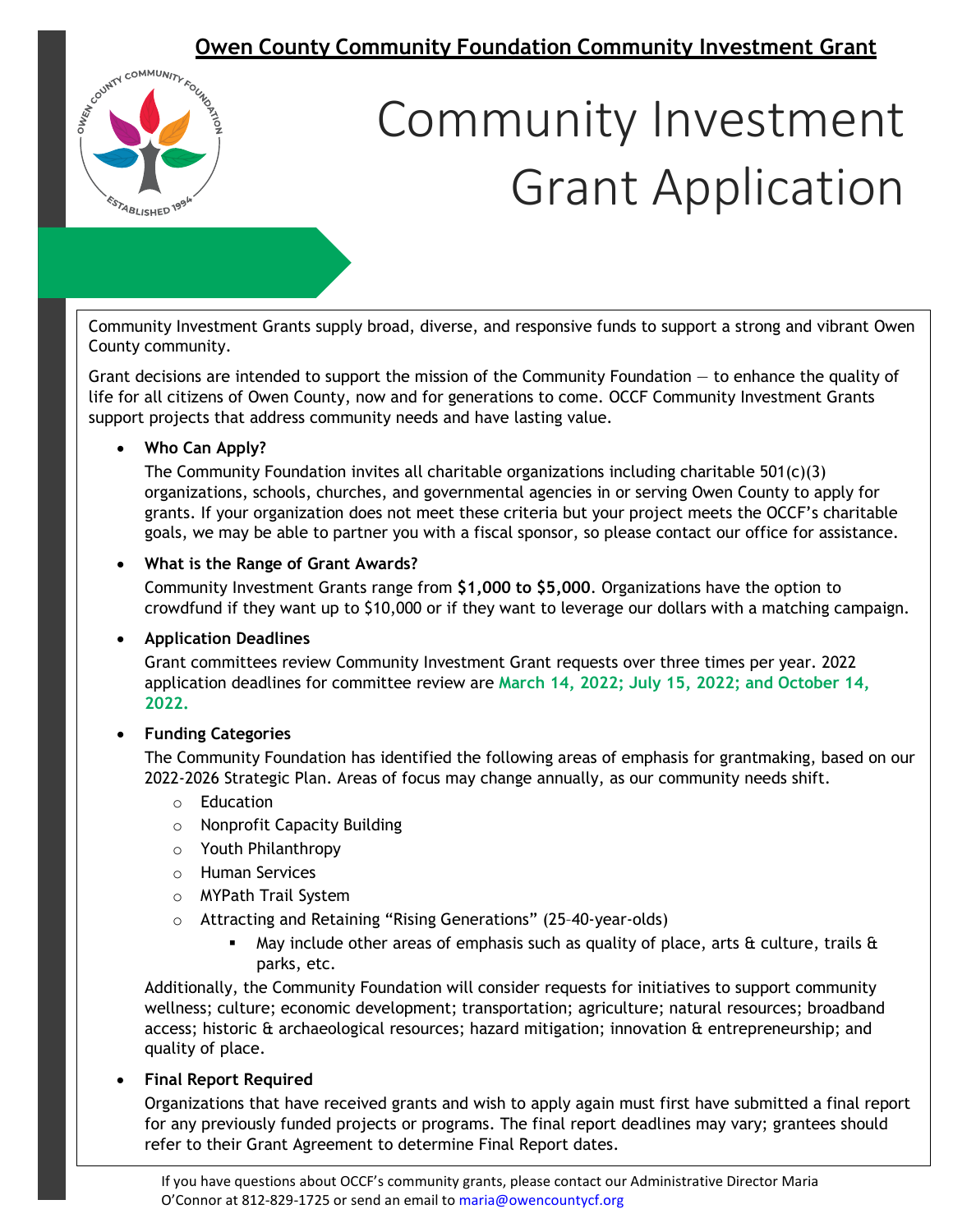**INSTRUCTIONS:** Complete this application, attach your tax certificate, and mail or email your completed application to the OCCF to:

maria@owencountycf.org or mail to: PO Box 503, Spencer, IN 47460.

We will contact you if more information is needed. Do not write on the back of this application or attach another sheet unless requested. Incomplete applications will not be reviewed and will be returned.

|                                                       | Application Date: _______________ |
|-------------------------------------------------------|-----------------------------------|
|                                                       |                                   |
|                                                       |                                   |
|                                                       |                                   |
|                                                       |                                   |
| Type of Organization (please check):                  |                                   |
| 501(c)(3) <br>Governmental Entity<br>School<br>Church |                                   |
| Director Signature:                                   |                                   |
| (a person other than the person signing above)        |                                   |

As an authorized representative of this organization, I have reviewed the grant application and certify that the information is accurate. We understand that if the OCCF approves a grant, the Grant Agreement must be signed and returned before funds are released. When the money has been spent, if required, a grant report and receipts will be submitted.

AGREEMENT: By signing this electronic signature acknowledgment form, I agree that my electronic signature is the legally binding equivalent to my handwritten signature. Whenever I execute an electronic signature, it has the same validity and meaning as my handwritten signature. I will not, at any time in the future, repudiate the meaning of my electronic signature or claim that my electronic signature is not legally binding.

Name and title of person making application:

|                                                     | Phone: |  |
|-----------------------------------------------------|--------|--|
| Please specify the amount of your request:          |        |  |
| Brief summary of your request: (max 200 characters) |        |  |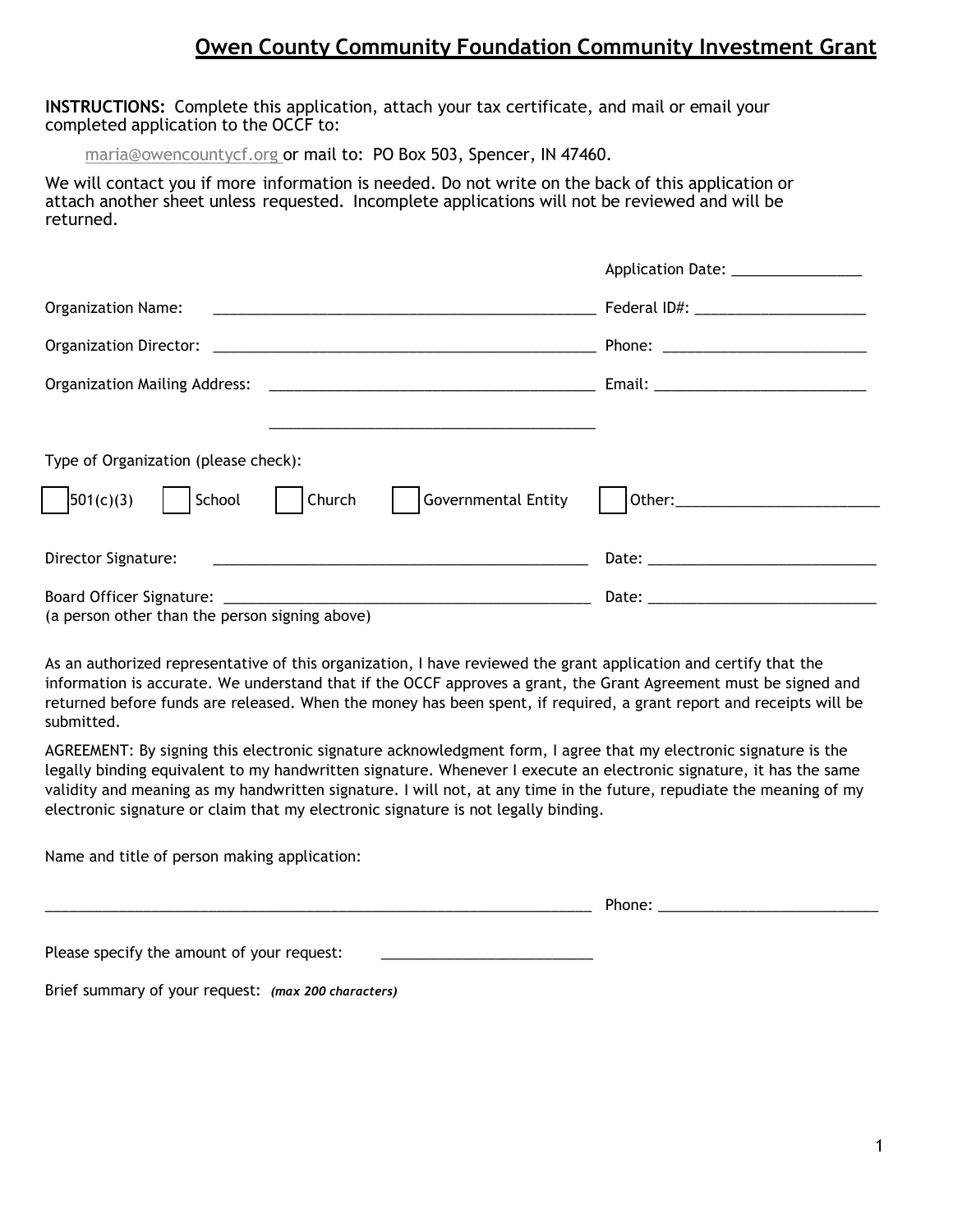#### **ORGANIZATION PROFILE**

- 1. What is your organization's mission statement? *(max 200 characters)*
- 2. Choose the selection that most closely represents your organization's mission:

| Arts and culture                                                        | Community and civic engagement                                                                              |
|-------------------------------------------------------------------------|-------------------------------------------------------------------------------------------------------------|
| Economic opportunity                                                    | Education and youth                                                                                         |
| Environment and animal welfare                                          | <b>Health and wellness</b>                                                                                  |
| Housing and human services                                              |                                                                                                             |
| 3. Choose any additional focus areas that align with your organization: |                                                                                                             |
| Arts and culture                                                        | Community and civic engagement                                                                              |
| Economic opportunity                                                    | Education and youth                                                                                         |
| Environment and animal welfare                                          | Health and wellness                                                                                         |
| Housing and human services                                              |                                                                                                             |
|                                                                         | The $\epsilon$ -commutes Formulation community attaining the bounding to a state of $\Delta$ and $\epsilon$ |

4. The Community Foundation supports activities that benefit the residents of Owen County; however, some grant funds are for specific townships in Owen County. Please indicate the primary geographic area of your services in Owen County:

| Owen County (countywide)       | Cataract / Jennings Township                            |
|--------------------------------|---------------------------------------------------------|
| Coal City / Jefferson Township | Freedom / Franklin Township                             |
| Gosport / Wayne Township       | $\begin{array}{ c c c c c }\n\hline\n\end{array}$ Other |

5. Please describe the population that your organization serves. *(max 650 characters)*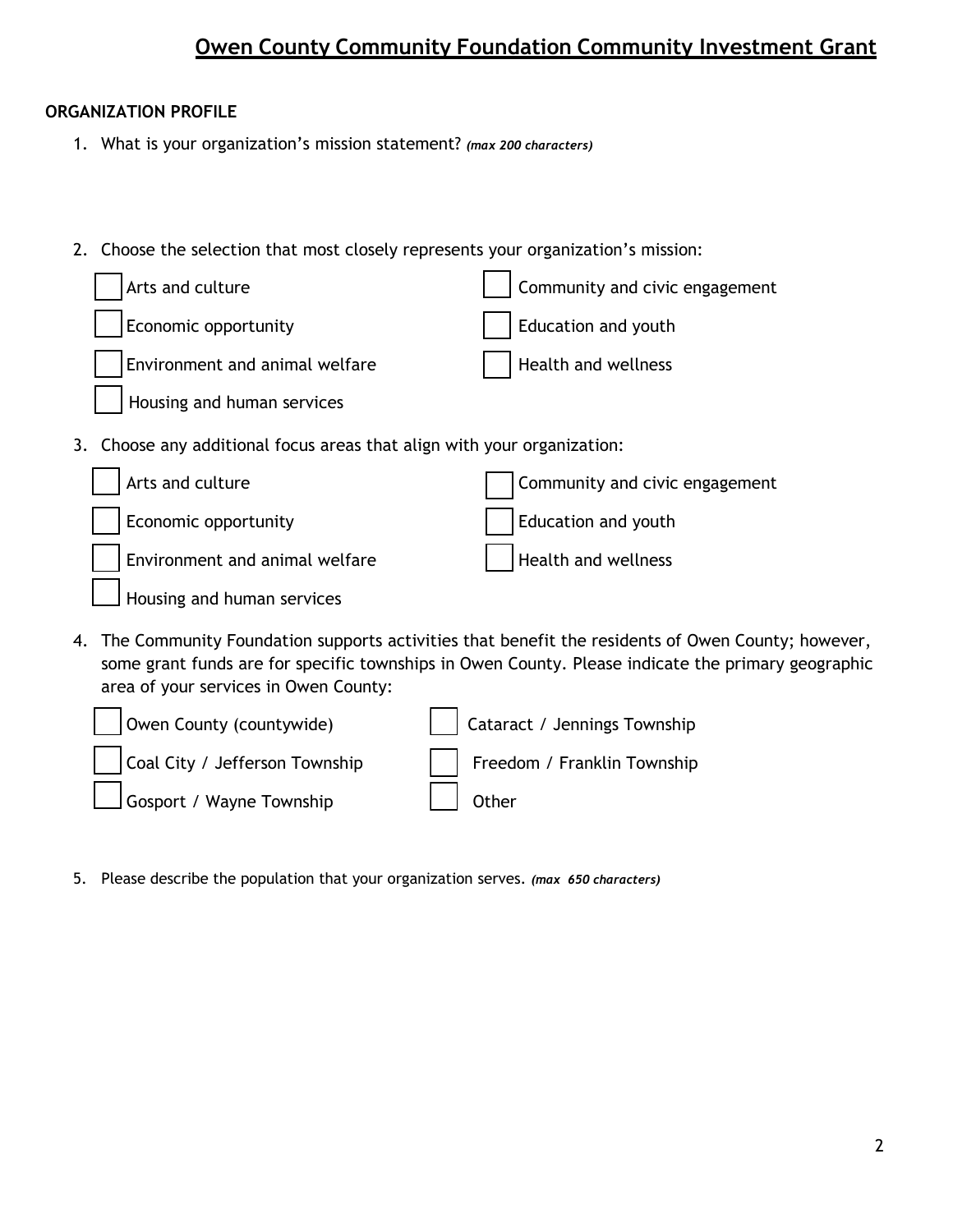6. How many unduplicated persons did your organization serve last year? *We know many nonprofits are not able to track participation. We are comfortable with an estimate and appreciate additional brief comments or context to help us understand the scope of your work.* **(max 250 characters)**

#### **FUNDING REQUEST**

*We will accept applications from organizations with a regional or statewide geography, but your application should clearly demonstrate how grant funds will be used for programs and services within Owen County. We will accept applications for programs run by religious organizations if the program meets a critical need in the community and does not require religious participation. Please note that this prohibition does not apply to funds created by donors who have specifically designated religious organizations as beneficiaries of the funds.*

7. Amount Requested: \_\_\_\_\_\_\_\_\_\_\_\_\_\_\_\_\_\_\_\_

#### **2021 Grant Report**

If you received a grant from the Community Foundation in 2021, a grant report or site visit is required before submitting an application for 2022.

8. Have you submitted a 2021 grant report or had a site visit with a Community Foundation representative? If you did not receive a grant in 2022, please select N/A.

| Yes |
|-----|
| No  |
| N/A |

#### **Grant Reporting Options**

9. If approved for funding, would you like to be considered for a site visit by the Community Foundation in lieu of a written grant report during the 2023 calendar year? Note: Reporting option can be changed through Spring 2023.

☐ Yes, my organization would like to be considered for a site visit.

No, my organization would prefer to complete a written grant report.

10. May we share this proposal with other potential funders?

| Yes |
|-----|
| No  |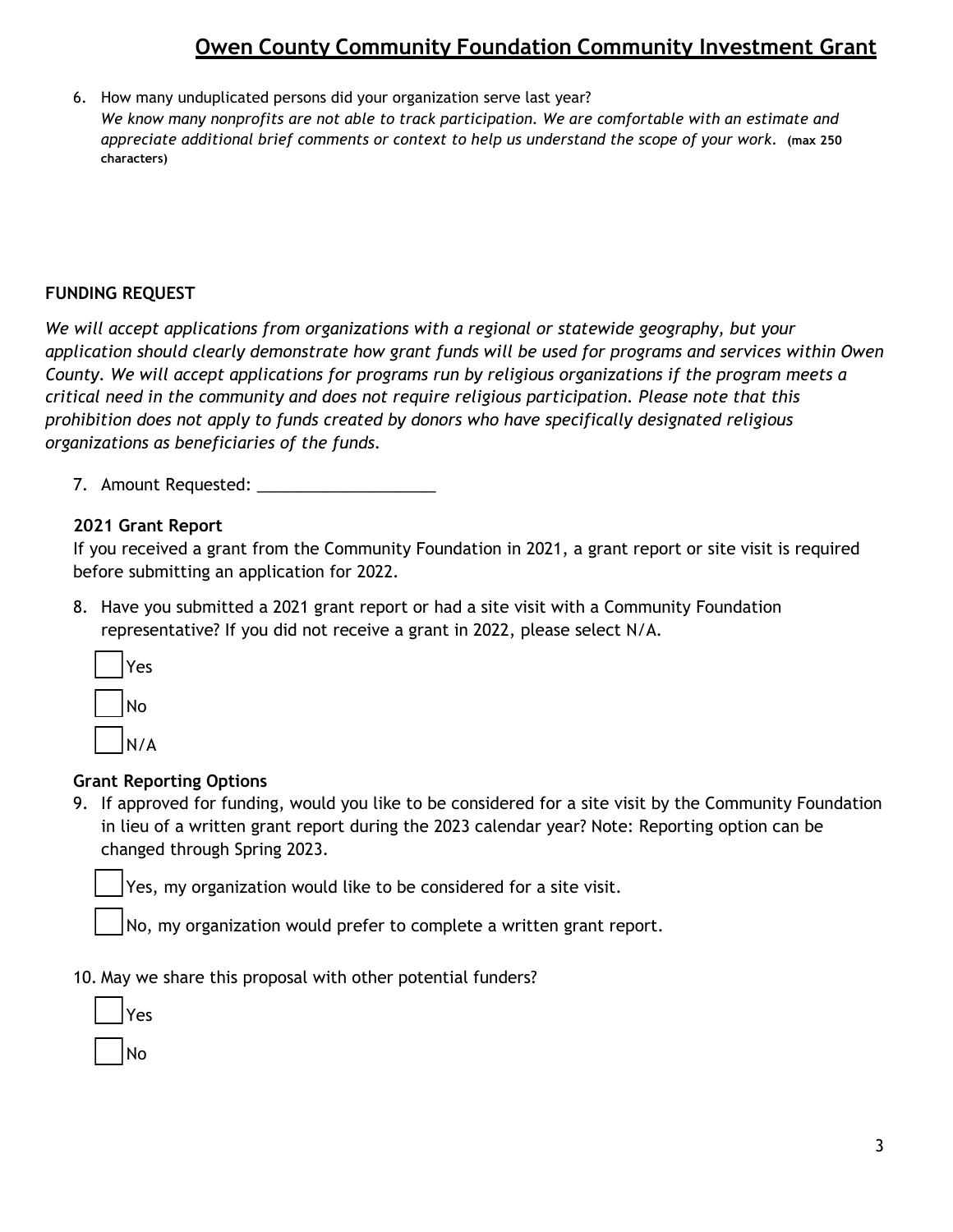#### **NARRATIVE QUESTIONS**

#### **Organization Overview**

11. Briefly describe how you carry out your mission. What are your organization's primary activities, programs, and/or services? How do these programs and/or services contribute to your organization's overall mission? *(max 400 characters)*

- 12. Describe your project in more detail:
	- a. Explain or describe the need for the project/program for which you are seeking funding. Also: What sources of verification can you cite to verify this need? (e.g., statistics, surveys, etc.) (max 400 characters)

b. Describe how this project/program will address the identified need. (This is an opportunity for you to explain how your program will work.) *(max 400 characters)*

- c. Describe your organization's ability to carry out this project. *(max 300 characters)*
- d. Your proposed timeline: *(max 400 characters)*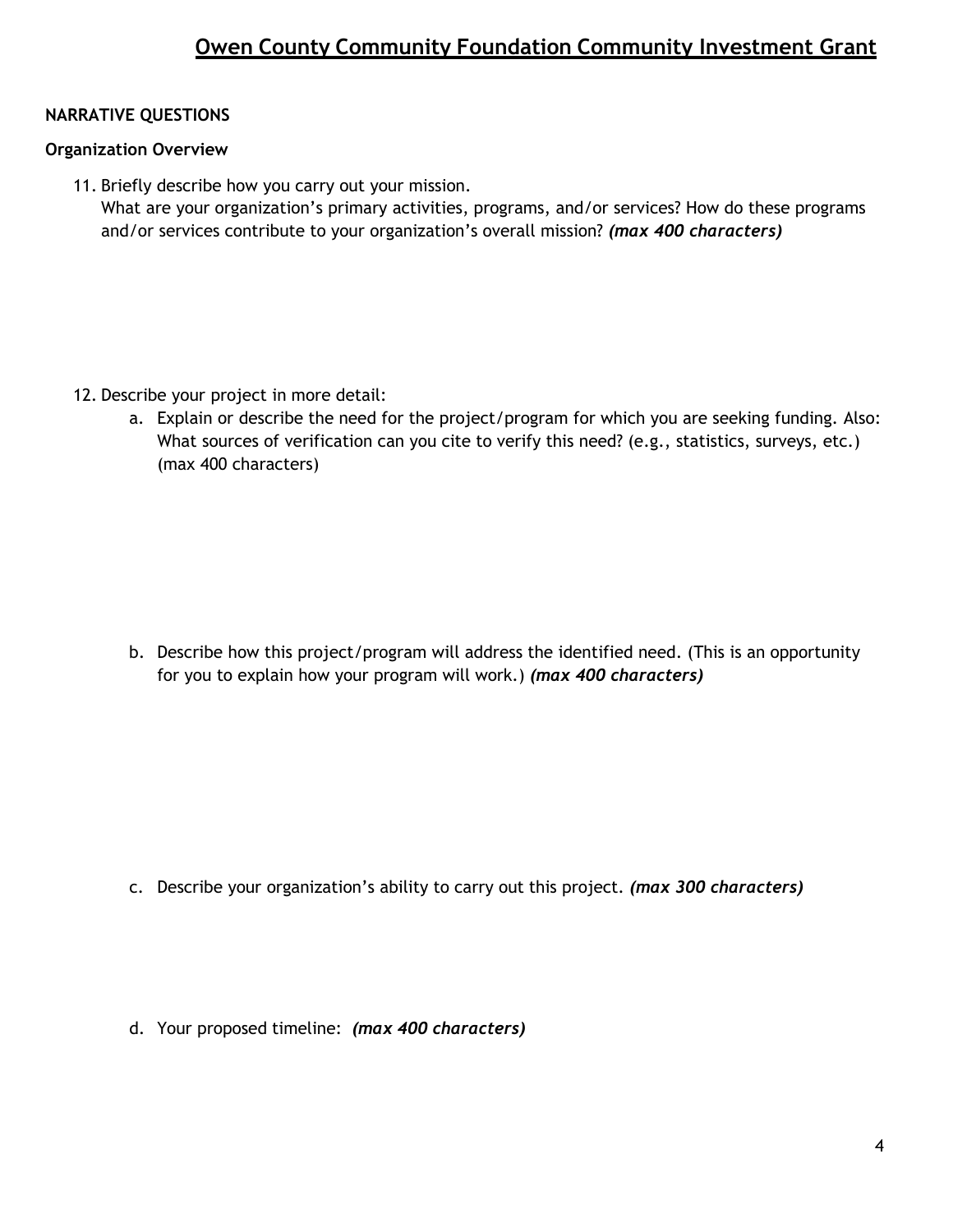- 13. Please explain the expected benefits of this grant:
	- a. How will you measure and assess the benefit and impact of your project? (i.e., a follow-up assessment, a benchmark by which you can chart your progress, etc.)

b. Who will be served, benefited, or impacted? Please quantify.

- 14. If this application is for a new service, pilot project, survey, or study, explain the source of funds to carry on the project (if any will be needed) after any initial grant money is spent. Are there commitments or guarantees for these funds? If funded, do you plant to ask the Foundation for support for this project again?
- 15. Describe any collaboration, partnerships, and joint ventures as related to this project.
- 16. What public relations methods will be used to communicate to your donors/members/supporters any grant support you receive from the Foundation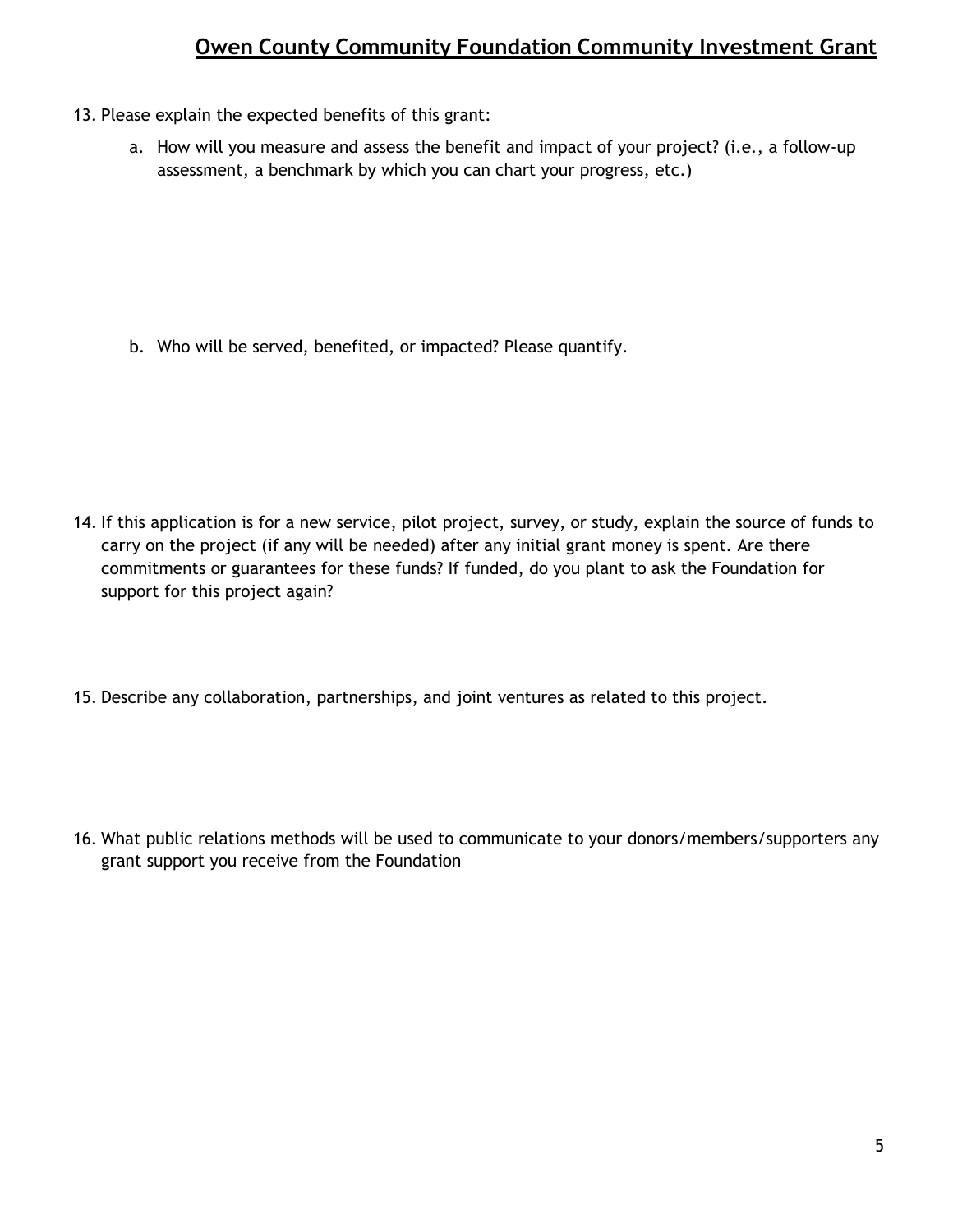## **SUMMARY OF HOW THIS PROJECT (ACTIVITY) WILL BE FINANCED**

Note: We place a lower priority on projects where Owen County Community Foundation is the sole funder.

| Source of Funds                                                   | Amount | % of Total Project |
|-------------------------------------------------------------------|--------|--------------------|
| From federal, state, city or county government (specify):         |        |                    |
|                                                                   |        | 0.00%              |
| From other foundations (specify if these are secured or pending): |        |                    |
|                                                                   |        | 0.00%              |
|                                                                   |        | 0.00%              |
| Public contributions or donations                                 |        | 0.00%              |
| Loans                                                             |        | 0.00%              |
| Your organization's contributions                                 |        | 0.00%              |
|                                                                   |        | 0.00%              |
| <b>Requested from Community Foundation:</b>                       |        | 0.00%              |

### **Project/Activity Expenses** (How the project money will be spent)

- List items from top to bottom in order of importance to the success of the project.
- Please place an asterisk \* next to the items for which you are requesting funding from the Community Foundation.

| Item                             | Amount | % of Total Project |
|----------------------------------|--------|--------------------|
|                                  |        |                    |
|                                  |        |                    |
|                                  |        |                    |
|                                  |        |                    |
|                                  |        |                    |
|                                  |        |                    |
|                                  |        |                    |
| TOTAL PROJECT/ACTIVITY EXPENSES: |        |                    |

Additional Information: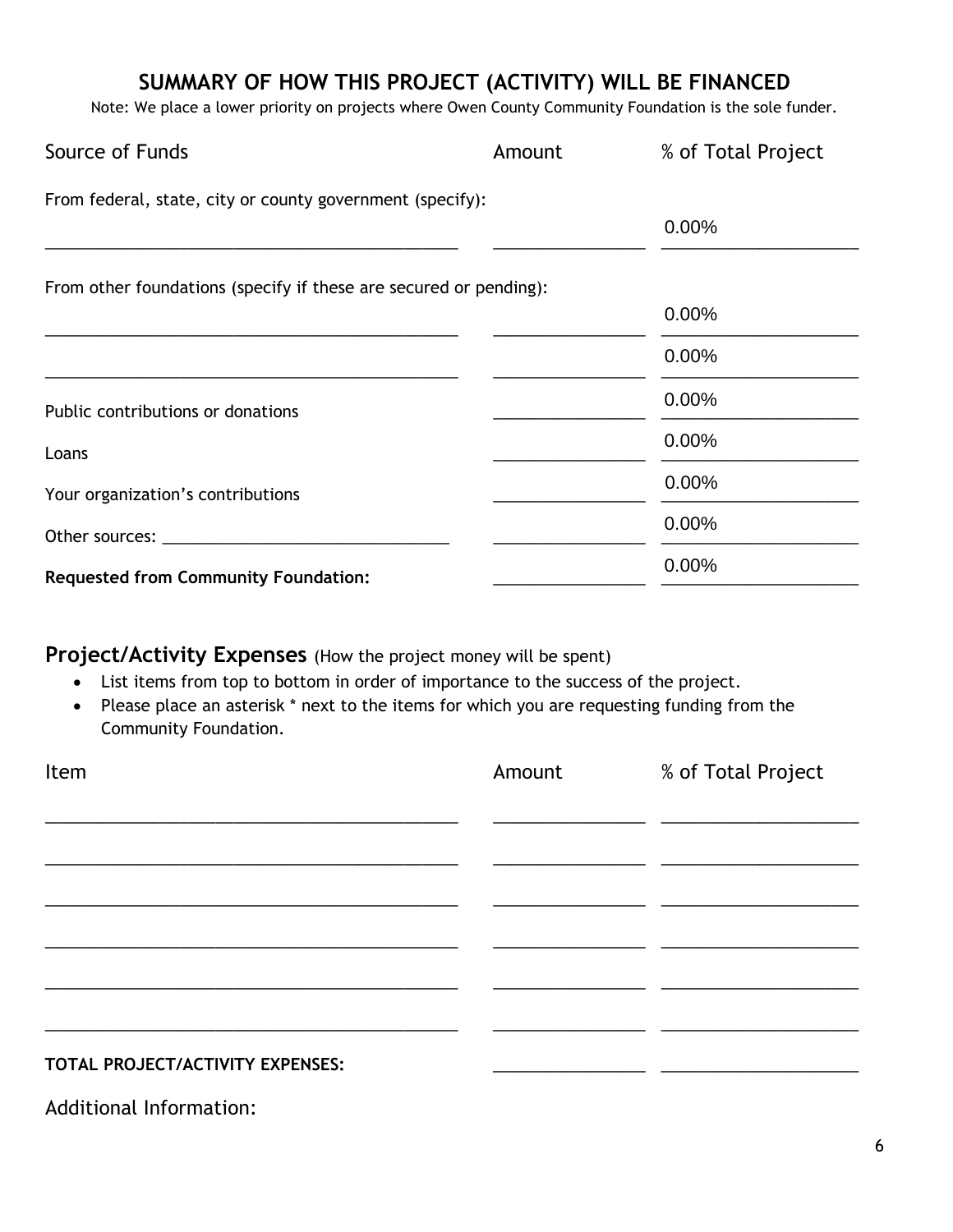### **Frequently asked questions:**

**What if I have problems filling out this application?** Please call Maria O'Connor, 812-829-1725.

**I need more room to explain, can I attach a letter?** No, use the space that is provided, please be brief and complete. If we require additional information we will contact you.

**Who do I contact if my situation changes?** If your business situation or funding sources change drastically for the good or the bad, please contact the Foundation by email and explain the situation.

**Can I print out the application and write it by hand?** No, we cannot accept handwritten applications. If you need help to fill this application please reach out to the Maria, [maria@owencountycf.org](mailto:maria@owencountycf.org)

**What if I am a charitable organization with no nonprofit status?** Contact the Owen County Community Foundation, and we may be able to help you find a partnering organization that will take the financial responsibility for the grant. If you receive a grant, the grant agreement should be signed by the supporting organization and the check will be made payable to the supporting organization.

#### **Submit your completed application and grant agreement by**

**Email:** [maria@owencountycf.org](mailto:maria@owencountycf.org)

**OR** 

**By mail**: OCCF, PO Box 503, Spencer, IN 47460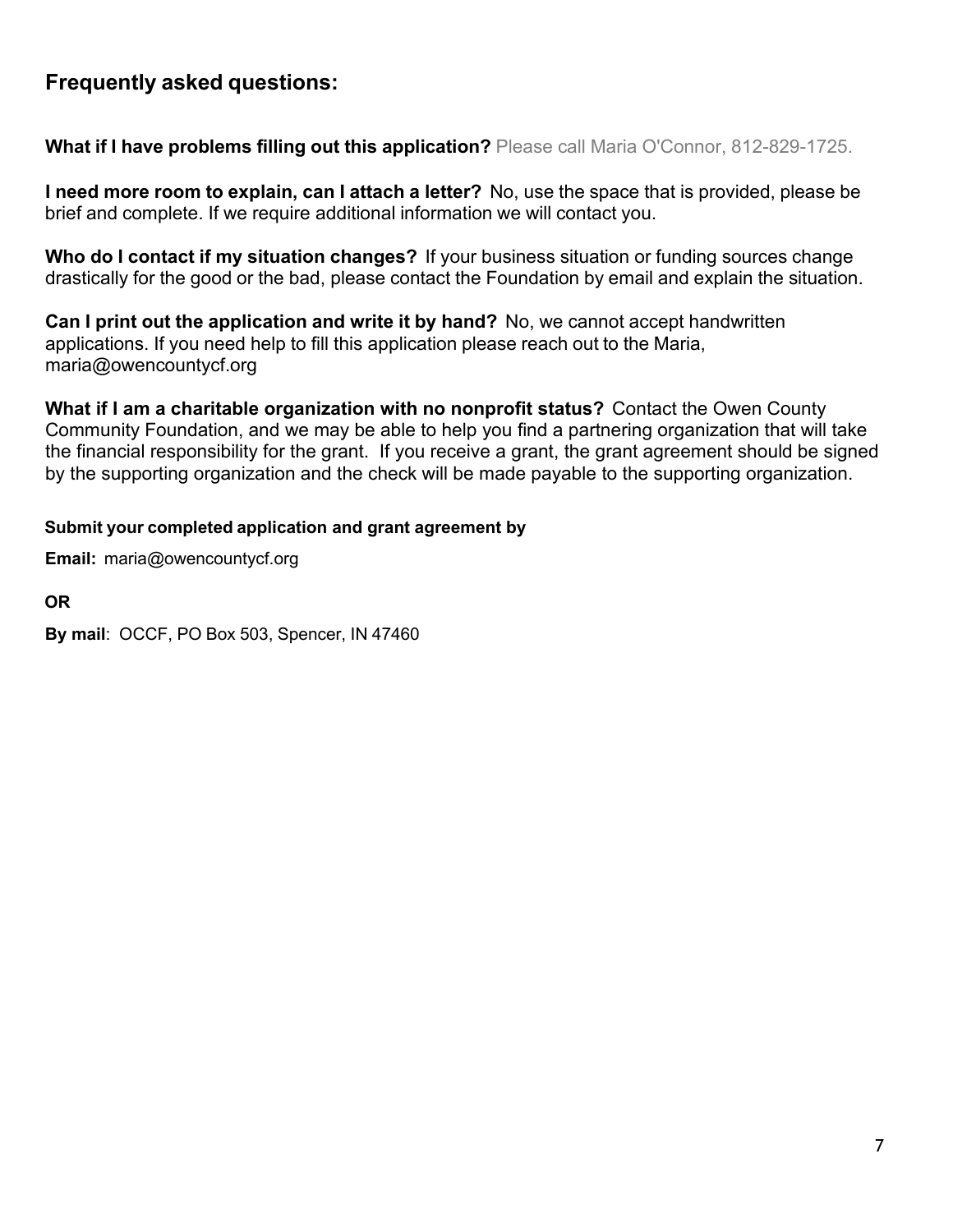

**Grant Agreement**

#### **Grantee organization:**

This grant agreement is between the grantee organization and the Owen County Community Foundation, Inc. It is understood that funds will be used only for the purpose(s) as outlined in this grant request. **If an exception is needed, the request must be made in writing and approved in advance by Owen County Community Foundation.**

*If required*, the grantee organization agrees to submit a final report on the grant within 30 days of use of all grant funds or no later than 13-months from date the grant is accepted.

Payments will be made at the time the grant application is approved to the grantee or to the supporting organization.

These grants are generously provided by donors to Owen County Community Foundation grant funds. When you receive your check, you will be notified of the funding source. We respectfully ask you to acknowledge the funding source and the Owen County Community Foundation with a thank you acknowledgement.

**Unused funds (more than \$25) should be returned as soon as possible.** Please make your check out to the Owen County Community Foundation and put an explanation in the memo.

| Agreed by Owen County Community Foundation: | Date: |
|---------------------------------------------|-------|
| Janet Rummel, President & CEO               |       |
| Agreed by Grantee/Supporting Organization:  | Date: |

*Signature of Grantee Organization*